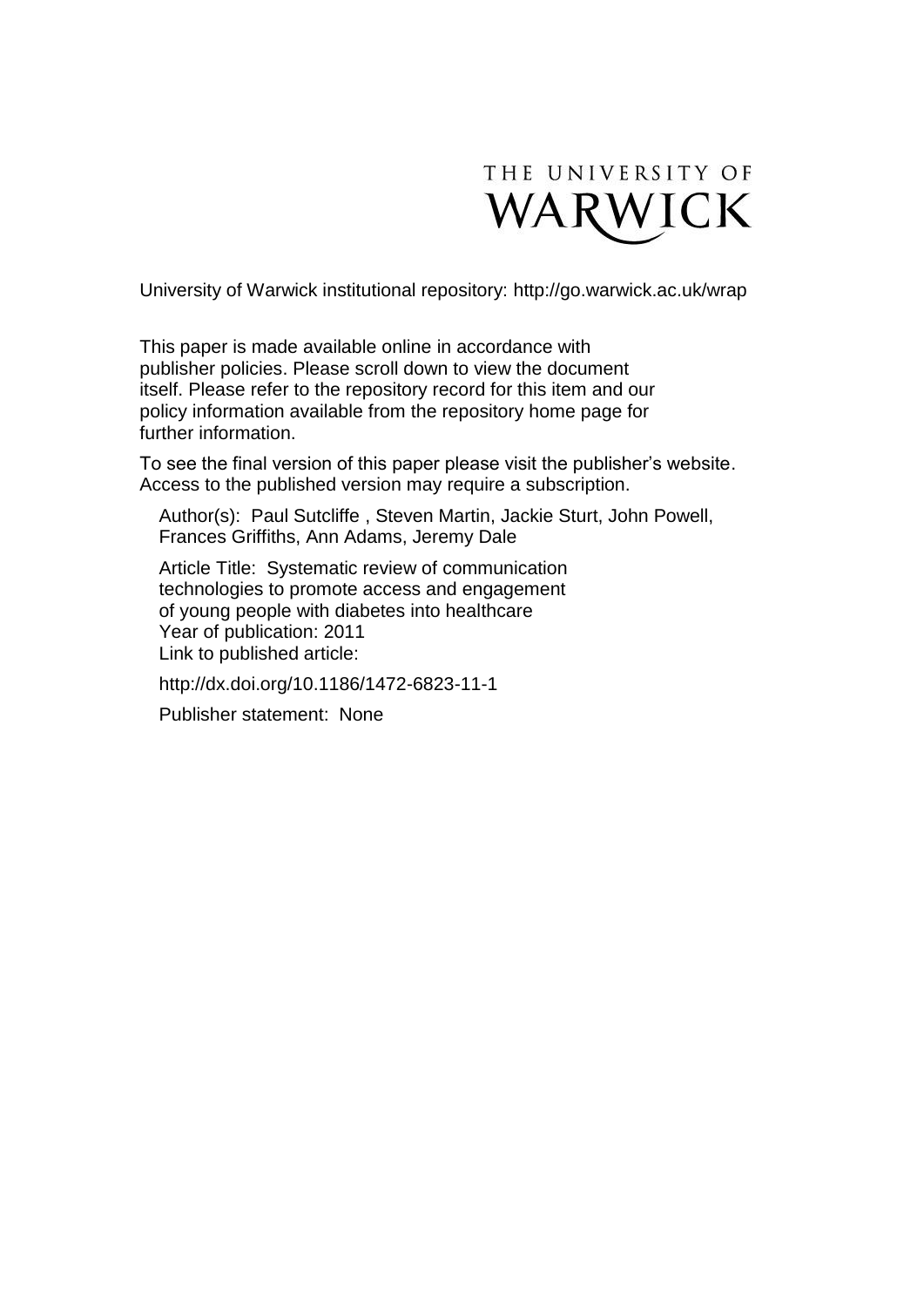# **RESEARCH ARTICLE Example 2018 12:00 Open Access**



# Systematic review of communication technologies to promote access and engagement of young people with diabetes into healthcare

Paul Sutcliffe<sup>\*†</sup>, Steven Martin<sup>†</sup>, Jackie Sturt, John Powell, Frances Griffiths, Ann Adams, Jeremy Dale

# Abstract

Background: Research has investigated whether communication technologies (e.g. mobile telephony, forums, email) can be used to transfer digital information between healthcare professionals and young people who live with diabetes. The systematic review evaluates the effectiveness and impact of these technologies on communication.

Methods: Nine electronic databases were searched. Technologies were described and a narrative synthesis of all studies was undertaken.

Results: Of 20,925 publications identified, 19 met the inclusion criteria, with 18 technologies assessed. Five categories of communication technologies were identified: video-and tele-conferencing ( $n = 2$ ); mobile telephony  $(n = 3)$ ; telephone support  $(n = 3)$ ; novel electronic communication devices for transferring clinical information (n = 10); and web-based discussion boards ( $n = 1$ ). Ten studies showed a positive improvement in HbA1c following the intervention with four studies reporting detrimental increases in HbA1c levels. In fifteen studies communication technologies increased the frequency of contact between patient and healthcare professional. Findings were inconsistent of an association between improvements in HbA1c and increased contact. Limited evidence was available concerning behavioural and care coordination outcomes, although improvement in quality of life, patientcaregiver interaction, self-care and metabolic transmission were reported for some communication technologies.

**Conclusions:** The breadth of study design and types of technologies reported make the magnitude of benefit and their effects on health difficult to determine. While communication technologies may increase the frequency of contact between patient and health care professional, it remains unclear whether this results in improved outcomes and is often the basis of the intervention itself. Further research is needed to explore the effectiveness and cost effectiveness of increasing the use of communication technologies between young people and healthcare professionals.

# Background

Maintaining an effective communication structure is essential for efficient interaction among care providers, patients and their caregivers [[1\]](#page-10-0). Developments in the internet and mobile telephony are creating diverse approaches to achieving such interaction. The evidence base for their effectiveness and impact is limited. The current review evaluates communication technologies between patient and healthcare professionals within the

† Contributed equally

context of young people who live with diabetes. Such technologies allow transfer of digital information between separate geographic locations, using physical or 'wireless' connections, for example: social networking sites (e.g., Facebook, MySpace); mobile telephony; Voice over Internet Protocol (VoIP) system (e.g. Skype); forums; email; short message service (SMS); multi-media message service (MMS); and N3 communications. Although these technologies are subject to change as new technologies are developed, the common feature is that they all allow remote access to a service (e.g. practitioner, nurse and specialist) and provide a means of supporting the provision of healthcare self management,



© 2011 Sutcliffe et al; licensee BioMed Central Ltd. This is an Open Access article distributed under the terms of the Creative Commons Attribution License [\(http://creativecommons.org/licenses/by/2.0](http://creativecommons.org/licenses/by/2.0)), which permits unrestricted use, distribution, and reproduction in any medium, provided the original work is properly cited.

<sup>\*</sup> Correspondence: [p.a.sutcliffe@warwick.ac.uk](mailto:p.a.sutcliffe@warwick.ac.uk)

Health Sciences Research Institute, University of Warwick, Coventry, CV4 7AL, United Kingdom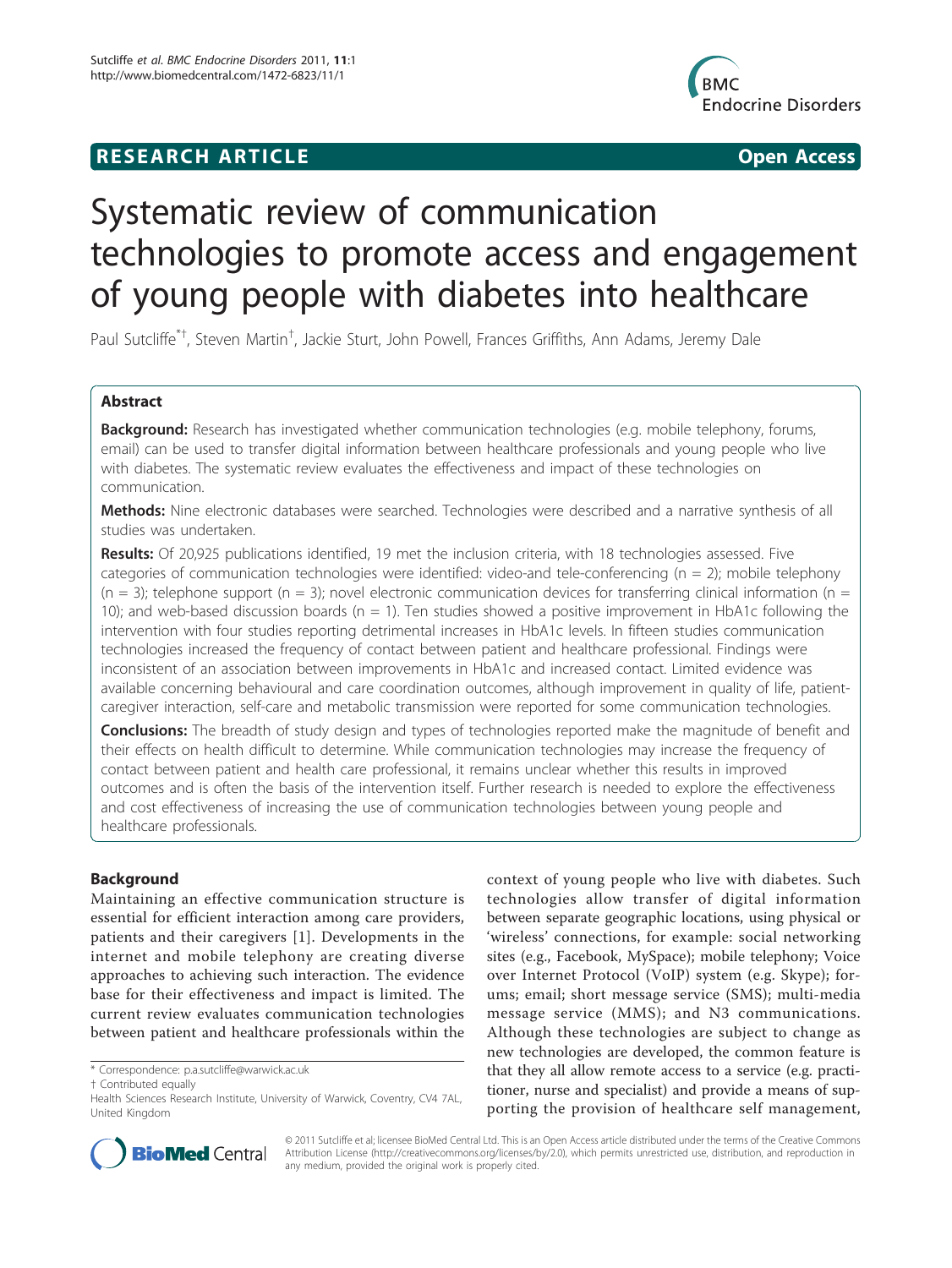education, communication and support. The review explores the comparative effects of different communication technologies, active interventions whose delivery may be facilitated by technology and technology-enabled remote interaction between health professional and patient, including passive monitoring with biofeedback or two-way dialogical communication or tailored information and support.

A growing number of young people experiencing concerns about their health may seek support from the internet and social network sites [[2,3](#page-10-0)] but it remains unclear how their experiences of these sites affect their communication with health professionals, health behaviours and everyday living. UK data show approximately 90% of 16- to 24-year-olds had used the internet within the last three months and 70% report daily use (only 4% had never used it) [[4\]](#page-10-0). Households with children are more likely to have access to the internet, especially if they are teenagers [\[5](#page-10-0)].

Childhood type 1 diabetes is a potentially life-threatening condition which is diagnosed in 15,000 children and young people under the age of 15 each year, and the total number is predicted to rise to 160,000 by 2020 across Europe [[6\]](#page-10-0). Although type 2 diabetes is still less common than type 1 diabetes in children, the frequency of type 2 diabetes appears to be increasing [\[7](#page-10-0)]. Difficulties with controlling diabetes among adolescents and young adults are common [[8](#page-10-0)], resulting in increased risks of long-term complications [[9](#page-10-0)]. Poor control of diabetes has been related to the changes during puberty [[10\]](#page-10-0), problems of treatment compliance [[11\]](#page-10-0) and attendance at outpatient visits [[12\]](#page-10-0), reflecting a range of physiological, psychological and social factors. Several key priorities in the care of young adults with diabetes have been proposed [\[13](#page-10-0)]. First, to develop a strong relationship that will ensure continued follow-up to promote change in self-care behaviour. Second, to work in partnership with the patient to establish treatment goals that will foster a sense of success, self-efficacy, and engagement in self-care. Third, to ensure that high-risk adolescents with psychological problems have continuity of psychological care into the young-adult period. During the transition between adolescence and adulthood, maturational changes and life-long routines of self-care are frequently established. Communication technologies may provide several opportunities for supporting younger people to improve the frequency of contact and their relationship with healthcare professionals, thus supporting the transition of care between adolescent and adulthood.

A review of the effectiveness of psychological interventions on glycaemic control and psychological status found no statistical association between HbA1c and duration of follow-up ( $p = .275$ ) or duration of therapy

 $(p = .488)$  [[14](#page-10-0)]. However, an association was found between improvements in HbA1c and an increased number of sessions ( $p = .001$ ). Communication technologies therefore have the potential to increase contact between patients and health care professionals.

Recent reviews [[15](#page-10-0),[16](#page-10-0)] evaluated interventions promoting information and communication technologies (ICTs) with health professionals and patients with chronic disease, but none have looked specifically at diabetes and young people. A significant effect on continuous behavioural outcomes and a non-significant effect on binary behavioural outcomes have been found [[15](#page-10-0)]. In contrast, further research identified very limited evidence on the effectiveness of interventions promoting the adoption of ICTs by healthcare professionals [[16](#page-10-0)]. While patients may find ICTs useful, healthcare professionals appear to be more resistant to adopting new means of communicating with their patients. This suggests that successful implementation is likely to require careful consideration and action to address the barriers to the adoption of these types of technology.

The review will assess the effectiveness and impact of technology-supported packages versus usual packages for the healthcare needs, support and education of young people with diabetes. We have chosen to focus on diabetes as it appears to be a transferable model for care of many chronic diseases [[17](#page-10-0)]. Unlike previous reviews [[15,16](#page-10-0)] we cover a specific age range, condition and communications technologies between patient and health professional and do not restrict the type of study included. It had the following specific aims: a) to describe the types of communication technologies available; b) to present the evidence for the effectiveness (RCTs) and impact (non-RCTs) on clinical, behavioural, psycho-social and care coordination outcomes; c) to describe the personal, family, educational, health service, broader societal costs and benefits associated with communication technologies for meeting healthcare needs for young people with diabetes; and d) to explore the theoretical underpinning of communication technologies with specific consideration of frequency of contact.

We utilised a *pathway of action* to understand the working of communication technologies in the diabetes healthcare context [[15](#page-10-0)] coupled with several forms of communication technologies [\[18,19\]](#page-10-0) or other self-management interventions [\[20\]](#page-10-0). Health communication technologies may act by combining information with additional services (peer support, decision support, behaviour change support) to allow interpretation of the information and internalisation; a combination of knowledge and enhanced self-efficacy with motivation enable users to change their health behaviours, leading to changes in clinical outcomes [\[15\]](#page-10-0). Social cognitive theory states that health behaviours are influenced by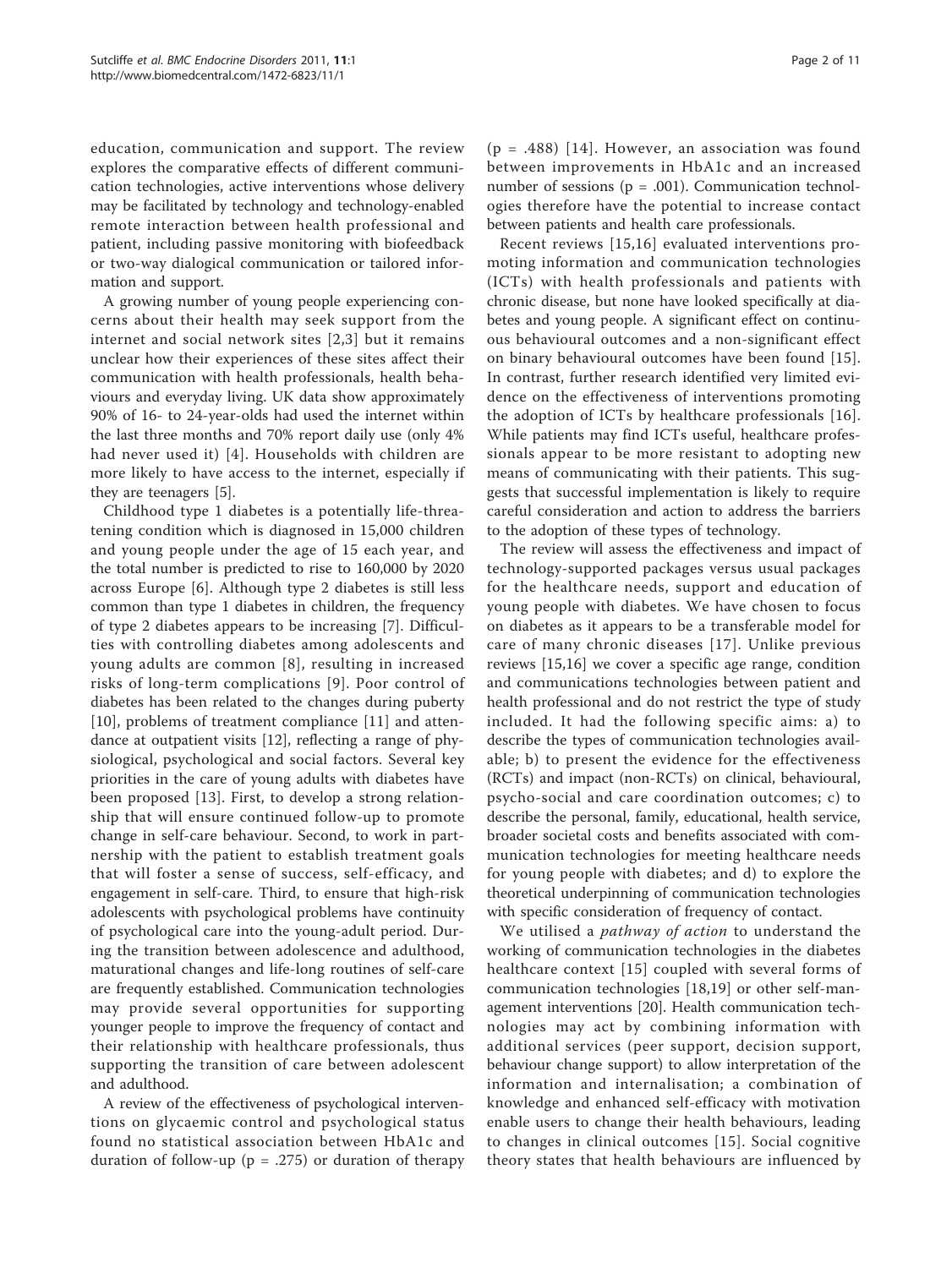self-efficacy, or the belief in one's ability to perform actions that will influence outcomes [[21](#page-10-0)], which, in turn, is influenced by goal setting and social support [[22,23](#page-10-0)]. This can lead to changes in knowledge for improved health or health behaviours, affective parameters and self-efficacy. The combination of enhanced self-efficacy with motivation and knowledge may enable adolescents and young adults to change their health behaviours, which in turn, may change some clinical outcomes (e.g. HbA1c).

# Methods

#### Search strategy

The search aimed to identify all references to diabetes and communication technologies. The search was undertaken in May 2009. The searches were intentionally broad to capture evidence related to all long-term conditions in young people. We did not restrict our searches to literature concerned with diabetes alone until the full paper sift, and the evidence identified for other long-term conditions will be reported separately.

A comprehensive review using standard methods of electronic bibliographic database searching with subject headings; key terms and words as well as hand searches of key journals, were undertaken following the general principles recommended in PRISMA guidance [\[24\]](#page-10-0). Specific strategies defined by review author(s) and assisted by an information specialist were developed. Electronic databases were searched including; MEDLINE; EMBASE; ASSIA; Sociological abstract; Social Studies abstract; PsycINFO; Cochrane Database of Systematic Reviews; Dissertation Abstracts; and Current Controlled Trials<http://www.controlled-trials.com>. Established public and personal networks were utilised to identify 'grey' literature. A broader web search was undertaken to assess more general information related to communication technologies.

# Search terms

A combination of free-text and thesaurus terms were used. 'Technology' search terms were combined with "Communication" and "Population" search terms (see Table 1 for details).

# Inclusion and Exclusion criteria

#### Types of Studies

All types of study design published in all languages from January 1990 to May 2009 were included except letters, book chapters, commentaries and reviews.

# **Participants**

Young people and adolescents with diabetes (type 1 or 2) based in the community, primary care, inpatient and outpatient populations were included. Studies that had a mean/median age below 25 years were included.

#### Table 1 Search strategy

#### 'Technology' search terms:

telemedicine; remote consultation; telecare; ehealth; e-health; e-learning; elearning; reminder system\$; online system; interactive health communication; computer communication network\$; communication aid; interdisciplinary communication; mobile phone; social network; facebook; myspace; virtual world; short messaging service; virtual clinic\$; online clinic\$; on-line clinic\$; internet; world wide web; interactive health; computer assisted therapy; information technology; electronic communication\$; digital divide; e-mail; email; telehealth

#### "Communication" search terms:

health behaviour; health education; patient education health care delivery; adolescent health; health care system; health knowledge, attitudes, practices/; attitude to health; child health care; self efficacy; social support; health promotion; self care; attitude to computers; physician-patient relations

#### "Population" search terms:

child\$; teen\$; paediatr\$; pediatr\$; boy\$; girl\$; youth\$; schoolchild\$; school child\$; kid\$; adoles\$; minors\$; under ag\$; juvenile\$; pubescen\$; secondary school\$; high school\$; peer group\$; highschool\$; schoolage; school age\$; young adult\$; young person\$; young people; student\$; sixth form\$; higher education; further education; undergraduate\$; college student\$; university student\$; universities/; college\$

# Intervention

All forms of communication technologies which involve a form of communication between patient and clinician, these include: social networking sites; mobile telephony; video-and tele-conferencing; forums; email; short messaging service, electronic monitoring. Interfaces which only involve parent and child, or peer-to-peer fall outside the remit of this review. Interventions involving the transmission of data alone without feedback were excluded.

# Condition/disease

This review examined the effect of communication technologies in diabetes care for the adolescent and young adult population.

#### **Outcome**

All outcomes were included.

# Data extraction strategy

Two reviewers (PS and SM) performed a systematic screening of identified evidence to determine eligibility, apply quality criteria, and extract data from included studies. Due to the wealth of potentially relevant literature, a random selection of 20% of papers was screened at title and abstract sifts by both reviewers to assure consistency and to discuss any disagreements. The remaining 80% of papers were then split equally and screened by the two reviewers. All papers included at abstract level were read and screened for inclusion by both reviewers. The two reviewers carefully evaluated the inclusion of each paper based on the inclusion criteria reported and the reasons for exclusion were recorded. The data extraction was carried out by one reviewer (PS) and checked for accuracy by a second reviewer (SM). There was no language restriction and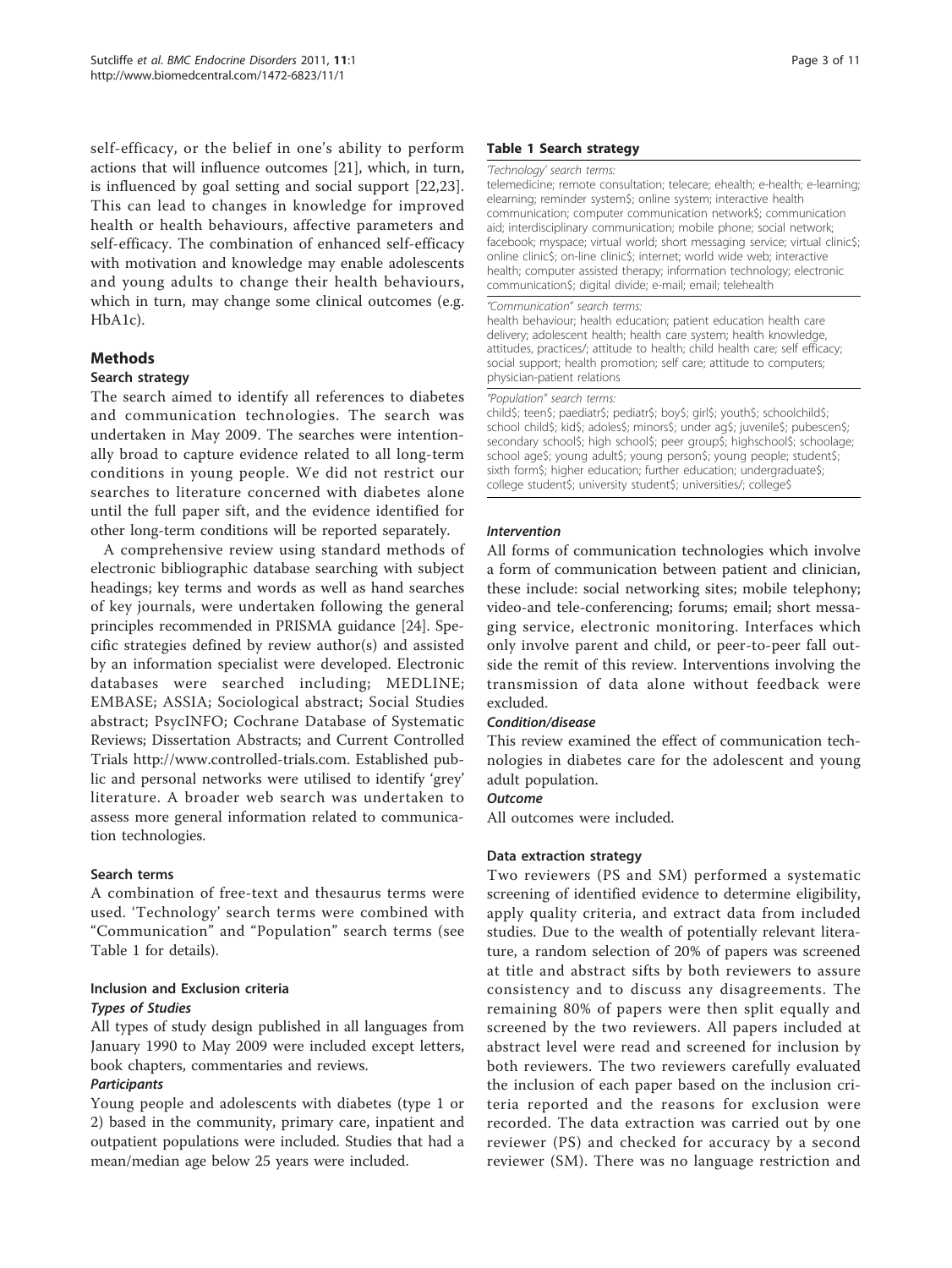translations were sought when necessary. Six study authors were contacted to clarify missing data, of which, three responded; two met the inclusion criteria [[25,26\]](#page-10-0).

#### Quality assessment strategy

The Downs and Black [[27\]](#page-10-0) checklist was used in favour of other critical appraisal tools (e.g. Critical Appraisal Skills Programme [[28\]](#page-10-0)) to assess the quality of papers meeting the inclusion criteria. This 27-item checklist enables an assessment of randomised and non-randomised studies and provides both an overall score for study quality and a profile of scores not only for the quality of reporting, internal validity (bias and confounding) and power, but also for external validity. As a broad range of study designs have been used in this area of healthcare, the use of a single checklist, in contrast to individual checklists for each study design, was considered more appropriate.

#### Evidence synthesis

Due to the presence of clinical, methodological and statistical heterogeneity, it was not appropriate to conduct a meta-analysis. The results have therefore been evaluated in a narrative format to provide a detailed summary and comparison of communication technologies across the reported outcome measures.

# Results

# Search results

A flow chart describing the process of identifying relevant literature can be found in Figure 1. Following the removal of duplicates our search identified 18,720 potentially relevant articles. Of the 124 papers identified to read in full 107 were screened and rejected leaving 17 studies included for review. In addition, two additional papers were included from hand and grey literature searches (total  $n = 19$ ). Three non-English language papers were translated but excluded at full paper sift [[29](#page-10-0)-[31](#page-10-0)]. The reasons for exclusion, at full paper, were: abstract only  $(n = 11)$ ; age  $(n = 56)$ ; non-return of information query (n = 2); inappropriate population (n = 2); no health professional involved  $(n = 4)$ ; not-communication  $(n = 11)$ ; not-diabetes  $(n = 6)$ ; not-primary research  $(n = 11)$ ; and reviews  $(n = 5)$ .

The 19 included papers ( $n = 1064$  participants) comprised seven study designs: case series [[26,32](#page-10-0)]; case studies [\[33,34](#page-10-0)]; observational studies [\[25,35](#page-10-0)-[37](#page-10-0)]; qualitative study [[38\]](#page-10-0); randomised crossover trial [[39](#page-10-0)]; and RCT [[40-48](#page-11-0)]. The randomised crossover trial [[39](#page-10-0)] will be treated as a standard RCT in the discussion of findings and all other studies will be termed non-RCTs. A total of five categories of communication technologies were identified from the 19 papers, these include: studies described as using video-conferencing alone or combined with



tele-conferencing technologies ( $n = 2$ ; non-RCT = 2 [[25,33\]](#page-10-0)); studies involving mobile telephony, in particular the use of SMS ( $n = 3$ ; RCT = 2 [[39](#page-10-0),[42](#page-11-0)], non-RCT = 1 [[38\]](#page-10-0)); studies described as telephone support ( $n = 3$ ; RCT  $= 2$  [[44,46](#page-11-0)], non-RCT  $= 1$  [[34](#page-10-0)]); papers that adopt novel electronic communication devices for transferring clinical information (n = 10; RCT = 6  $[40,41,43,45,47,48]$  $[40,41,43,45,47,48]$  $[40,41,43,45,47,48]$  $[40,41,43,45,47,48]$  $[40,41,43,45,47,48]$  $[40,41,43,45,47,48]$  $[40,41,43,45,47,48]$ , non- $RCT = 4$  [\[26,32,35,37](#page-10-0)]); one non-RCT utilised web-based discussion boards [[36\]](#page-10-0). It is important to note that while 19 studies are included in this systematic review there were 18 communication technologies reported; Franklin, 2006 [[42\]](#page-11-0) (RCT) and 2008 [\[38\]](#page-10-0) (non-RCT) report the same intervention.

#### Sample characteristics

A total of 978 young people (males =  $523$ , females = 355) with diabetes were included in this review. Study sizes ranged from 5 to 123 (mean =  $65.2$ , SD =  $37.2$ ). The mean age was  $15.9$  (SD = 4.3 yrs).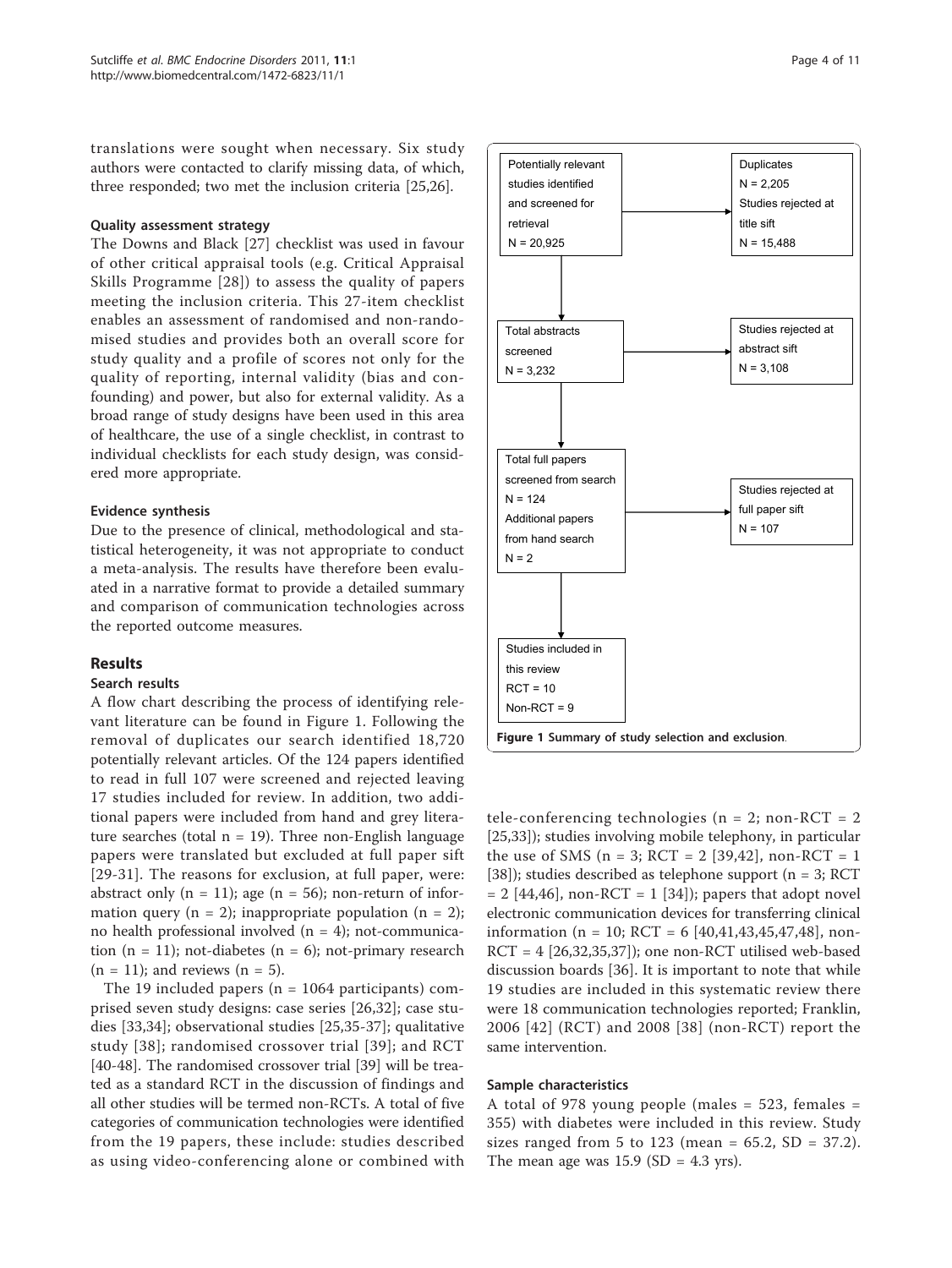The RCT studies included a total of 776 young people (Males = 499, Females = 277) with type 1 diabetes. Study sizes ranged from 28 to 123 (Mean = 78.3, SD = 30.78). The mean age of patients ranged from 11.9 to 23.9 years (Mean =  $16$ , SD = 3.74). The non-RCT studies comprised a total of 288 young people with diabetes. Three studies did not report gender distribution, and the participants of the remainder included 94 males and 94 females. Six studies dealt with type 1 diabetes only and two studies with both diabetes type 1 and 2; one study did not identify the nature of the diabetes they researched. Study sizes ranged from 5 to 94 (Mean  $= 40.8$ , SD  $= 32.9$ ). The mean age of patients across the five studies that reported age [[33](#page-10-0)-[38\]](#page-10-0) ranged from 10.1 to 22.3 years (Mean = 15.3, SD = 4.3).

# Study characteristics

The RCT studies took place in the UK  $(n = 3)$ , Australia  $(n = 2)$ , USA  $(n = 1)$ , France  $(n = 1)$ , and Austria  $(n = 1)$ Italy  $(n = 1)$  and Denmark  $(n = 1)$ . The majority  $(n = 7)$ involved two groups (e.g. intervention and control group), whereas three studies [[42,44,47\]](#page-11-0) used an intervention and two comparison groups. The non-RCT studies took place in the UK  $(n = 1)$ , Australia  $(n = 1)$ , USA  $(n = 5)$ , Germany  $(n = 1)$ , and Italy  $(n = 1)$ . Only one study [[35](#page-10-0)] involved comparison groups (standard users, non-users and intervention users).

The most common primary outcome measures used were blood glucose and HbA1c levels in both RCT and non-RCT studies. Studies varied in duration from 6 to 18 months, (mean duration for RCT = 9.5 months [range = 6 to 18 months], mean follow-up = 1.6 months  $[range = 0$  to 6 months; mean duration for non-RCT = 10.9 months [range = 2 weeks to 35 months], mean follow-up = 4.1 months [range = 0 to 25 months]). One non-RCT paper did not report duration of technology use, while three non-RCTs did not report duration of follow-up.

#### Quality assessment and evidence synthesis

The Downs and Black overall ratings for the included papers ranged from 2-25 (median =  $15$ ; mean =  $13.6$ ;  $SD = 5.9$ , where low ratings represented poor quality and high ratings represented good quality (Maximum rating of 28). Five papers were rated below 10; eleven between 10 and 20, and three above 20.

All ten RCTs had a clear hypothesis/aim/objective and outcomes as well as clearly defined characteristics of participants. Eight RCTs had clearly described communication technologies of interest [\[39,](#page-10-0)[41-47\]](#page-11-0) and eight partially described the distributions of principal confounders in each group of participants to be compared [[39](#page-10-0)-[43,45](#page-11-0)-[47\]](#page-11-0). Three non-RCTs were identified as having a clear hypothesis/aim/objective [[25](#page-10-0),[32](#page-10-0),[35](#page-10-0)] clear

main outcomes [[33](#page-10-0),[35](#page-10-0),[37](#page-10-0)], and six non-RCTs clearly described their characteristics of the participants included in the study [\[32](#page-10-0)-[37](#page-10-0)].

The following section presents a narrative synthesis of the evidence from all research designs, and includes a description of the communication technologies, the sample and study characteristics, and main findings for the outcomes measured. Full details can be found in Additional File [1.](#page-9-0)

#### Communication technologies

A total of five categories of communication technologies were identified. A description of the studies will be provided in the following section. Further details can be found in Additional File [2.](#page-10-0)

#### 1. Video- and tele-conferencing

Two studies described as using video-conferencing alone or combined with a tele-conferencing technology [[25,33\]](#page-10-0). One study [[25\]](#page-10-0) conducted routine telepaediatric diabetes sessions over video-conferencing software, and aimed to assist young and geographically remote patients to access their regular healthcare providers. The other [[33](#page-10-0)] compared the reporting of blood glucose levels, insulin doses and food intake by telephone, video-phone, and email with the intention of identifying any significant advantages of a particular modality. Again, the technology was targeted at young people who had difficulty in attending the clinic regularly and were unable to maintain glycaemic control.

# 2. Mobile telephony

Three studies involved the explicit use of mobile telephony, including SMS (text messages) [\[38,39](#page-10-0)[,42\]](#page-11-0). Two of these [[38](#page-10-0)[,42](#page-11-0)] report on the same "Sweet Talk" technology. Sweet Talk is a text-messaging support system that is informed by social cognitive theory. It offers the user feedback, information, tips, and reminders with regards to self-management tasks such as insulin injections, blood glucose testing, diet and exercise. The third study [[39](#page-10-0)] used a telemedical support program which collects and processes diabetic condition data, received through SMS and general packet radio service (GPRS), personalised messages with specific diabetes health advice where then sent.

#### 3. Telephone-support

Three studies had a telephone-support based technology [[34](#page-10-0)[,44,46](#page-11-0)]. In one study [[46\]](#page-11-0) the technology was based on an experienced paediatric diabetes educator engaging in bimonthly telephone calls. Topics covered insulin, carbohydrate intake, and blood glucose values. In a similar study [[44\]](#page-11-0) an experienced paediatric diabetes educator also provided assistance and support using a problem-solving strategy. Calls were used to collect or feedback HbA1c results. Finally, a third study [\[34](#page-10-0)] used an intensive, behavioural-health program to effectively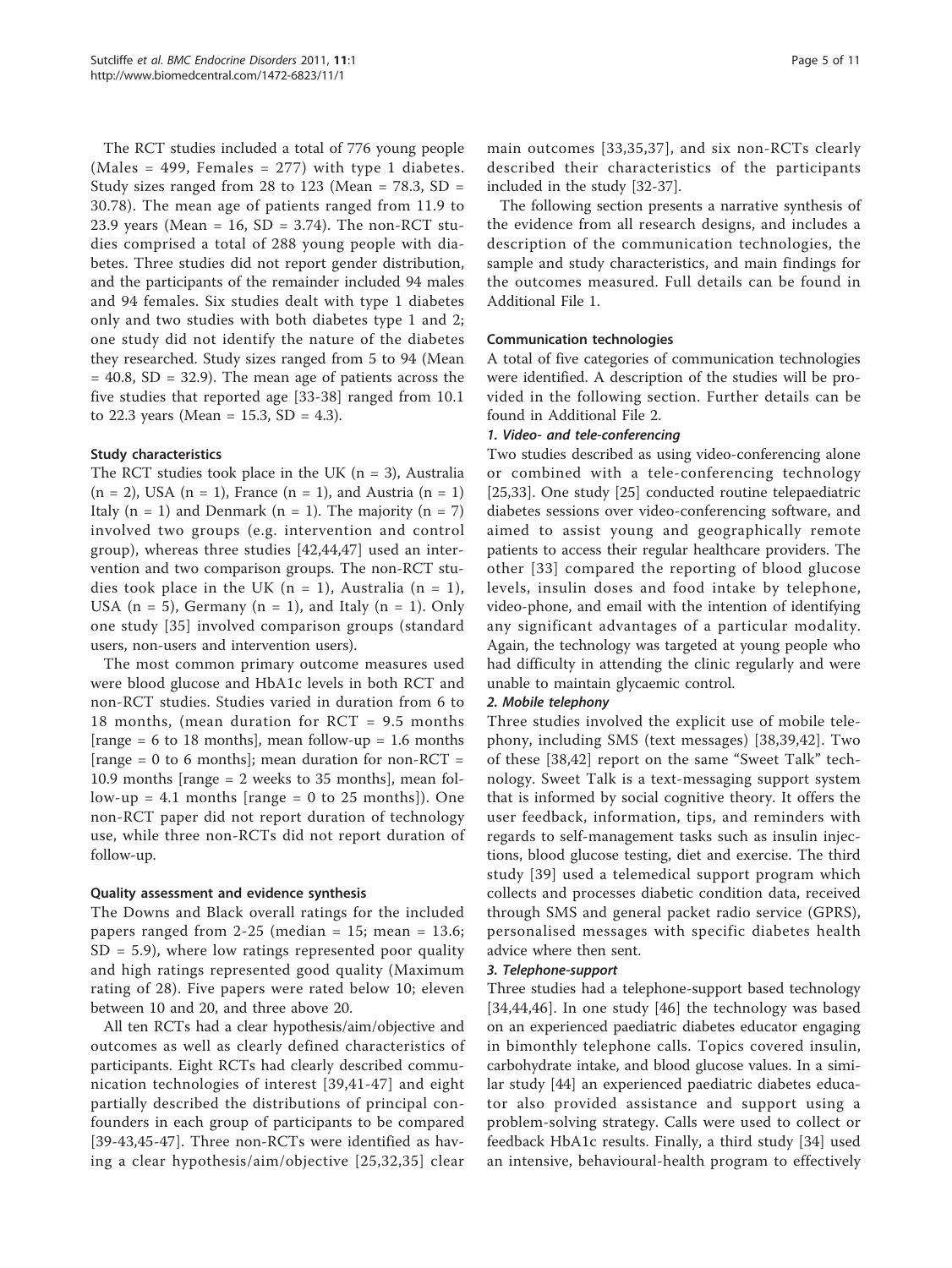communicate with young people who live in geographically remote areas. The technology used target-setting and monitoring to improve patient clinical outcomes.

#### 4. Novel electronic communication

Ten papers described novel electronic communication devices for transferring clinical information [[26,32](#page-10-0),[35](#page-10-0),[37](#page-10-0),[40,41,43,45,47](#page-11-0),[48](#page-11-0)]; these had been either designed or adapted for the research, or were devices that are not widely commercially available. Most took the form of a synchronised glucometer. Seven studies [[32](#page-10-0),[37](#page-10-0),[40,43](#page-11-0),[45](#page-11-0),[47,48](#page-11-0)] developed handheld glucose meters with memory storage which could be connected to the PC/internet and at which point recorded clinical data were transmitted. Patients were usually requested to enter clinical and user-defined events which were intended to be transmitted; some such systems allowed automatic collection and transmission of metabolic data from patients to healthcare professionals. Several systems identified incidents of hypoglycaemia and detected high and low glucose levels as well as insulin dose changes, exercise and event marker entries. They incorporated hardware and software innovations; generally the software was capable of downloading, conducting analysis and printing blood glucose management results, which was then analysed by the diabetologist or other health care practitioner. In should be noted that in some instances feedback to the patient could not be provided via a communication technology and was therefore provided in other forms i.e. discussion over telephone [[43,48](#page-11-0)].

Several other communication technologies were reported, for example, a software package which was synchronised with insulin pumps [[35\]](#page-10-0). Data were transmitted through a personal computer and uploaded to a dedicated internet site. Reports could be produced, and feedback was provided by the health provider. No therapeutic recommendations were produced by the software. Other studies have engaged with multiple technologies; web-based education, online communication and remote glucose monitoring [[26\]](#page-10-0). Web-based education involved the recording of time online, pre- and post-test scores, patients were also given access to educational information. In an evaluated system of a glucose self-monitoring, real-time result transmission and feedback were mediated through a diabetes specialist nurse [[41\]](#page-11-0). Patients were provided with graphical phone-based output and nurse-initiated support.

# 5. Web-based discussion boards

Only one paper [[36\]](#page-10-0) utilised web-based discussion boards. The technology was targeted at older adolescents and young adults. The diabetes educator introduced new educational diabetes education material each week. It included goal-setting exercises, personalised feedback, group discussions and role-playing. A majority

of users were able to interact with the system without additional training.

#### Main findings for outcomes measured

The following section provides a synthesis of all outcome measures reported. We have categorised these into three subheadings.

#### 1. Clinical outcomes

HbA1c and/or blood glucose levels were measured in all RCTs. The mean changes in HbA1c values were calculated at baseline and follow-up (see Table [2](#page-7-0)). A total of six studies showed a positive improvement in HbA1c following the intervention [[40](#page-11-0)-[43](#page-11-0),[47,48](#page-11-0)] with four studies reporting detrimental increases in HbA1c levels in one or both intervention groups [\[44-46\]](#page-11-0). Two studies found a significant difference in HbA1c between the intervention and a comparison group at the end of the study [[42](#page-11-0),[47](#page-11-0)]. There was no defining commonality in studies that reported HbA1c increases or decreases (e.g. study quality, type and duration of intervention).

The impact of communication technologies on HbA1c levels were measured in five non-RCTs [\[32-35,37\]](#page-10-0). All studies reported improvements in HbA1c; but not all were significant [[33](#page-10-0)]. Telehealth reduced HbA1c levels in the sample of two participants (2.4% and 3.5%) [[34](#page-10-0)]. Similarly, an internet-based insulin pump monitoring system was associated with improved glycaemic control in children with type 1 diabetes [[35](#page-10-0)] and telemedical care reduced the number of hypoglycemias [\[37\]](#page-10-0). In a case series of five participants [[33\]](#page-10-0), telehealth facilitated the treatment of adolescents with poor glycaemic control, metabolic control was not improved or maintained enough for the adolescents to be free from the risk of complications.

# 2. Behavioural and psycho-social outcomes

Only one RCT [[45](#page-11-0)] reported clear improvements in quality of life, patient-caregiver interaction, and an increase in the perceived importance of glycaemic control. The same study reported a decrease in perceived mastery in the control group and a decrease in family problem-solving in the intervention group, demonstrating the balances that need to be considered with increased clinician communication. Furthermore, no significance differences were found in communication, roles, affective responsiveness, behaviour control, or general family functioning subscales of the Family Assessment Device (FAD) at baseline or post study. For a similar type of technology [[42\]](#page-11-0) patients who received conventional therapy and the 'Sweet Talk' intervention scored better self-efficacy than those using conventional therapy alone. It was also reported that the technology improved patient's perception of quantity of support but had no impact on diabetes knowledge score. In contrast, no significant differences were found in other studies between intervention and control group for self-care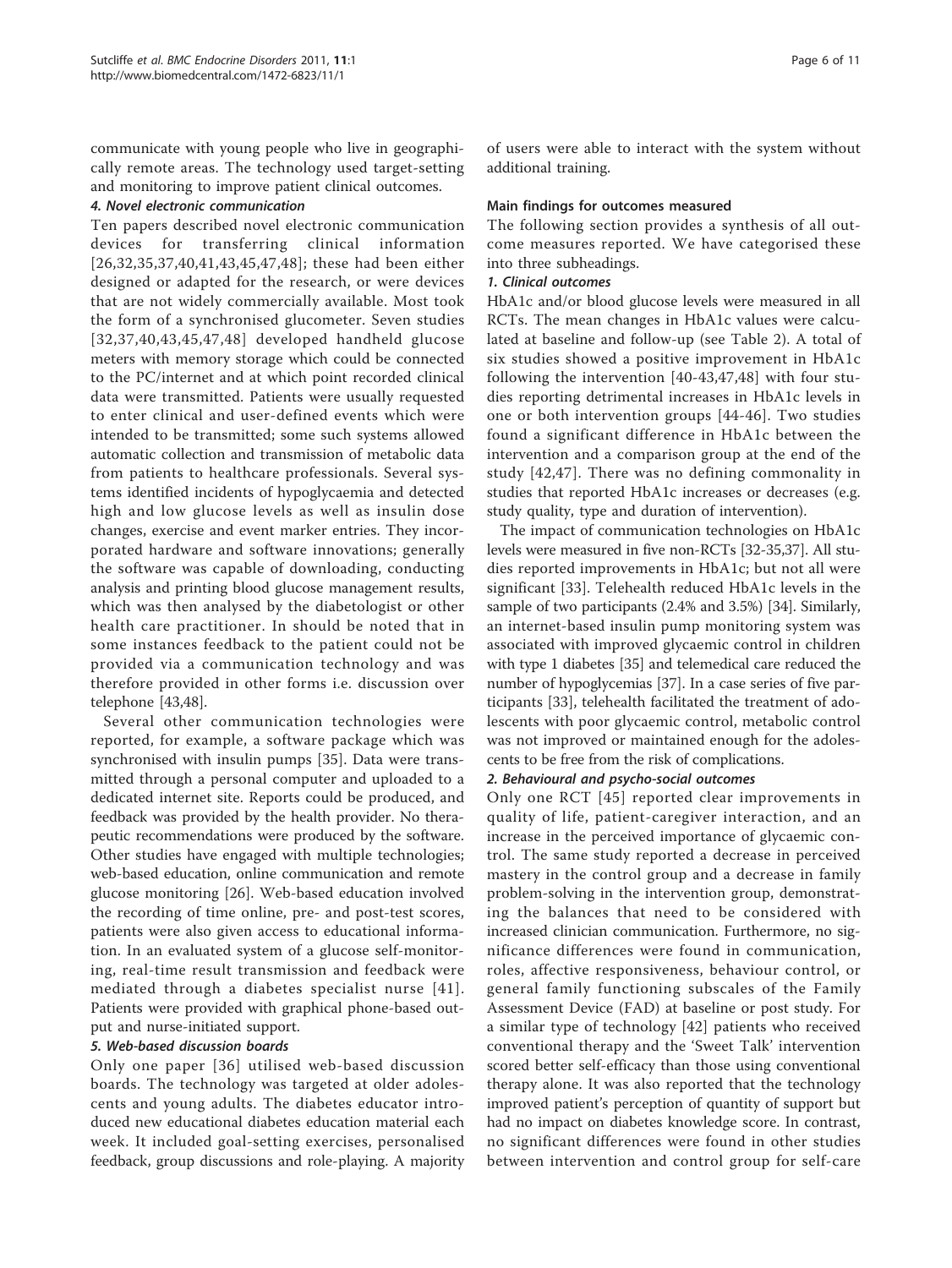| Study                          | Intervention group<br>Mean |                 | Comparison group 1<br>Mean |               |           | Comparison group 2<br>Mean |                          | Study length             | <b>Quality score</b> |               |          |
|--------------------------------|----------------------------|-----------------|----------------------------|---------------|-----------|----------------------------|--------------------------|--------------------------|----------------------|---------------|----------|
|                                | <b>Before</b>              | After           | Diff.                      | <b>Before</b> | After     | Diff.                      | <b>Before</b>            | After                    | Diff.                | <b>Months</b> | $(0-28)$ |
| Text messages                  |                            |                 |                            |               |           |                            |                          |                          |                      |               |          |
| Rami 2006 [39]                 | 9.1                        | 9.2             | 0.1                        | 9.3           | 8.85      | $-0.45*$                   |                          |                          |                      | 6             | 12       |
| Franklin 2006 [42] ‡‡          | 10.0                       | 9.2             | $-0.8*$                    | 10.1          | 10.3      | 0.2                        | 9.8                      | 10.1                     | 0.3                  | 12            | 19       |
| Telephone support              |                            |                 |                            |               |           |                            |                          |                          |                      |               |          |
| Howells 2002 [44]              | 8.4                        | $8.7+$          | 0.3                        | 8.9           | $9.5 +$   | $0.6*$                     | 8.5                      | $8.8*$                   | 0.3                  | 12            | 22       |
| Nunn 2006 [46]                 | 8.15                       | 8.85            | $0.7*$                     | 8.32          | 8.82      | $0.5*$                     | $\overline{\phantom{a}}$ | $\overline{\phantom{a}}$ |                      | 7             | 20       |
| Novel electronic communication |                            |                 |                            |               |           |                            |                          |                          |                      |               |          |
| Chase 2003 [40]                | 9.0                        | 8.6             | $-0.4$                     | 8.9           | 8.6       | $-0.3$                     | $\overline{\phantom{a}}$ |                          |                      | 6             | 15       |
| Farmer 2005 [41]               | 9.2                        | 8.6             | $-0.6*$                    | 9.3           | 8.9       | $-0.4*$                    | ٠                        | $\overline{\phantom{a}}$ |                      | 9             | 25       |
| Cadario 2007 [48]              | 9.5                        | 8.8             | $-0.7*$                    | 9.1           | $9.1 \pm$ | $\bigcirc$                 | $\overline{\phantom{a}}$ | $\overline{\phantom{a}}$ |                      | 18            | 15       |
| Gay 2006 [43]                  | 9.22                       | 9.12            | $-0.1$                     | 9.17          | 9.27      | 0.1                        | $\overline{\phantom{a}}$ | $\overline{\phantom{a}}$ |                      | 6             | 18       |
| Marrero 1995 [45]              | 9.4                        | 10 <sup>°</sup> | $0.6*$                     | 9.9           | 10.3      | $0.4*$                     | $\sim$                   | $\overline{\phantom{a}}$ |                      | 12            | 16       |
| Rosenflack 1993 [47] **        | 10.3                       | 8.9             | $-1.4*$                    | 9.3           | 9.3       | $\circ$                    | 9.8                      | 9.6                      | $-0.2$               | 12            | 15       |

<span id="page-7-0"></span>

| Table 2 Mean HbA1c Improvements across groups, study length and quality in Randomised Control Trials |  |  |
|------------------------------------------------------------------------------------------------------|--|--|
|------------------------------------------------------------------------------------------------------|--|--|

‡‡ Significant difference between HbA1c levels for intervention group compared to comparison group 1 (p < .001).

‡ Comparison group was given intervention after 6 months due to the significant decline in HbA1c at 3 and 6 months compared to intervention group (p = .03). \* Significant change between before and after HbA1c level ( $p < .05$ ).

\*\* Significant difference between groups at end of study ( $p < .01$ ).

† Approximation based on information provided in tables, true mean HbA1c (%) results not reported.

behaviours, such as testing overnight, and frequent blood glucose monitoring [\[35\]](#page-10-0), and sex differences on mean scores for, barriers to adherence, diabetes knowledge, problem solving and rational problem solving [[44](#page-11-0)].

In analysing the content of messages between patients and healthcare provider only 4% of messages contained information on the patients' own diabetes self-management status, with 56% of these containing solely blood glucose values and no participants opted to use date reminders or personal supporter reminders [[38\]](#page-10-0).

One case study reported an electronic data collection and transfer device enabled continuity of care, improved access and activities for patients with diabetes [\[32\]](#page-10-0).

In summary, several technologies appear to offer patients limited improvement in quality of life, continuity of care and access.

#### 3. Self-care and cost outcomes

Two RCTs reported cost reduction [\[40,48](#page-11-0)] and improvements in self-care [[42](#page-11-0),[44\]](#page-11-0). Seven studies noted successful metabolic data transmission [\[39,](#page-10-0)[40](#page-11-0),[42,43](#page-11-0),[45,47](#page-11-0),[48\]](#page-11-0). Three RCTs [[41,43,45\]](#page-11-0) reported technical problems. Only one study reported that patients were required to be trained in order to utilise the equipment; this training was conducted by the academic researchers [\[48\]](#page-11-0). One study reported that no training was required to operate the software as it was widely used in their clinic [[45](#page-11-0)]. Two studies reported improvements in usability and satisfaction of technology [[39,](#page-10-0)[43\]](#page-11-0), however one study found no significant difference between a modem transmission of glucose value device and usual face-toface care  $(p = .81)$  [[40\]](#page-11-0). No papers reported outcomes

relating to: transparency of care; delivery guidelines; or equity in access to health care.

Patients, families and school nurses in one study who had chosen to transmit blood glucose data and participate in online education expressed satisfaction with the technology, the process and the improved communication [[26\]](#page-10-0). An important technical consideration noted in one study was that most participants connected to the online services between 9pm and 11pm, more frequent use was seen in the first and second months (1,460 and 1,417 hits, respectively) and messages posted on a discussion board may be improved through designated topics being assigned each week [[36\]](#page-10-0). However, one study found no significant reduction in the number of visits to the department and patients requested that a human link with their physician be continued which will require consistent organisational and economic effort [\[32](#page-10-0)]. Participant involvement in some studies relied heavily upon reminders and encouragement from diabetes educators and immediate family members. As noted in the RCT evidence, no papers reported outcomes relating to: transparency of care; delivery guidelines; or equity in access to health care.

#### 4. Frequency of contact

Fifteen papers [[25,32,35,36,38-](#page-10-0)[48\]](#page-11-0) reported that communication technologies increased the frequency of contact between patient and healthcare professional; although much of this contact was a requirement of the intervention (see Table [3\)](#page-8-0). Two papers reported a significant correlation between improvements in HbA1c and increased contact [[35](#page-10-0),[47\]](#page-11-0), however five papers [[38,39,](#page-10-0)[41](#page-11-0),[42,45](#page-11-0)] found no support for this relationship.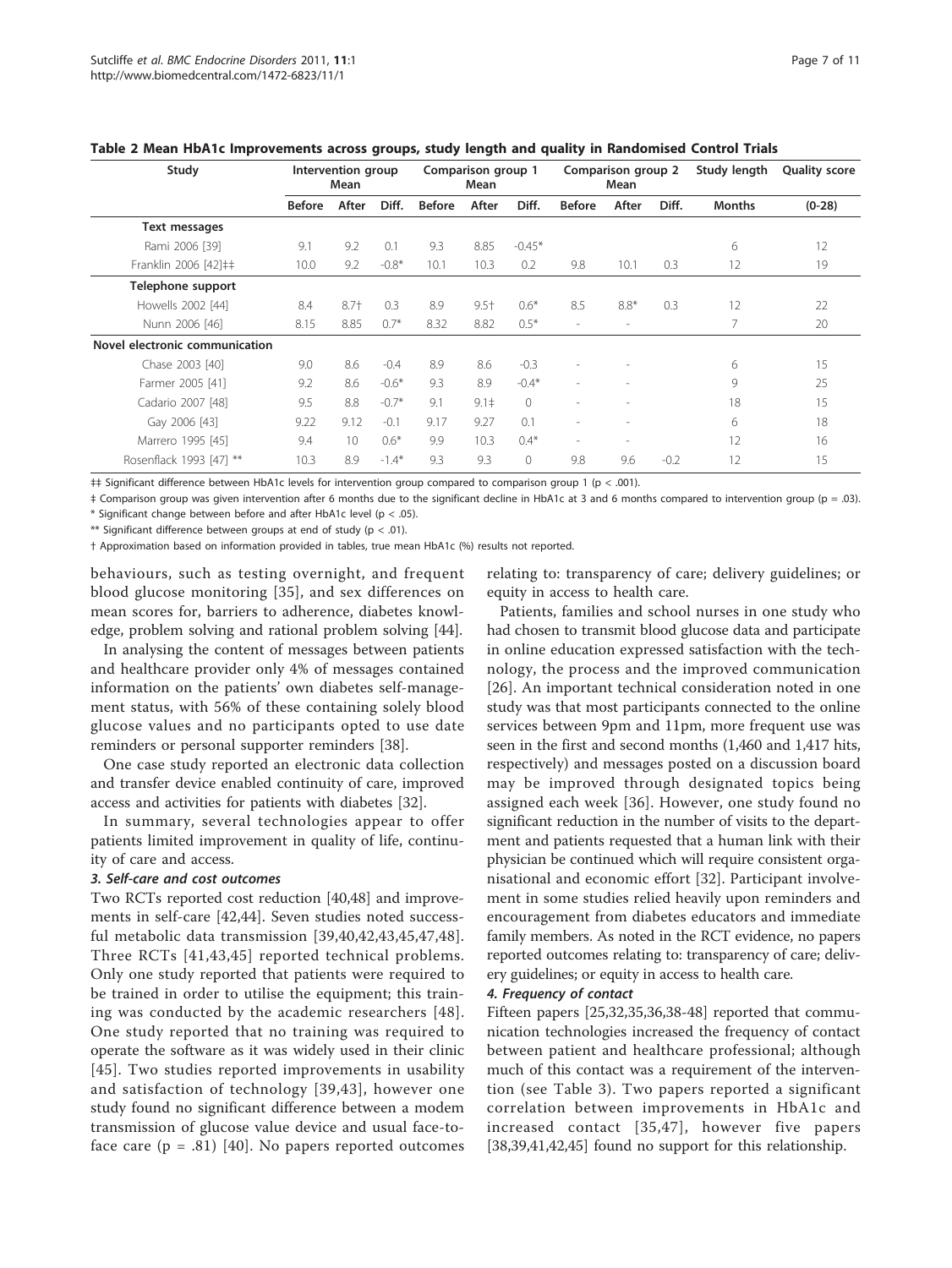| Intervention<br>categories and<br>studies | Intervention increases<br>contact between patient<br>and health care<br>professional? | Results based on<br>comparisons between<br>study participants? | <b>Notes</b>                                                                                                                                                   |
|-------------------------------------------|---------------------------------------------------------------------------------------|----------------------------------------------------------------|----------------------------------------------------------------------------------------------------------------------------------------------------------------|
| Video Conference                          |                                                                                       |                                                                |                                                                                                                                                                |
| Gelfand, 2003 [33]                        | Unclear                                                                               | <b>NA</b>                                                      | No adequate discussion                                                                                                                                         |
| Smith, 2009 [25]                          | Yes                                                                                   | <b>NA</b>                                                      | Increased communication in some participants                                                                                                                   |
| Mobile phone                              |                                                                                       |                                                                |                                                                                                                                                                |
| Franklin, 2006 [42]                       | Yes                                                                                   | Yes                                                            | Improved perception of quantity of support but no clinical<br>impact ( $p > .05$ )                                                                             |
| Franklin, 2008 [38]                       | Yes                                                                                   | Yes                                                            | Found no statistically significant correlation ( $p > .05$ )                                                                                                   |
| Rami, 2006 [39]                           | Yes                                                                                   | Yes*                                                           | No adequate discussion                                                                                                                                         |
| <b>Telephone</b>                          |                                                                                       |                                                                |                                                                                                                                                                |
| Adkins, 2006 [34]                         | Unclear                                                                               | <b>NA</b>                                                      | No adequate discussion                                                                                                                                         |
| Howells, 2002 [44]                        | Yes                                                                                   | Yes                                                            | Instructed to increase contact in intervention                                                                                                                 |
| Nunn, 2006 [46]                           | Yes                                                                                   | Yes                                                            | Instructed to increase contact in intervention                                                                                                                 |
| Novel communication                       |                                                                                       |                                                                |                                                                                                                                                                |
| Cadario, 2007 [48]                        | Yes                                                                                   | Yes                                                            | Intervention design could lead to more clinician contacting<br>patient                                                                                         |
| Chase, 2003 [40]                          | Yes                                                                                   | No.                                                            | Instructed to increase contact in intervention                                                                                                                 |
| Corriveau, 2008 [35]                      | Yes                                                                                   | Yes**                                                          | Intervention design could lead to more clinician contacting<br>patient. Fewer face-to-face consultations (2.8 +/- 0.2 (SE)<br>vs. $3.5 +/- 0.1$                |
| D'Annunzio, 2003 [32]                     | Yes                                                                                   | <b>NA</b>                                                      | Intervention design could lead to more clinician contacting<br>patient                                                                                         |
| Farmer, 2005 [41]                         | Yes                                                                                   | Yes                                                            | Real-time data transfer and design of study may increase<br>communication. No significant influence with contact frequency<br>and change in HbA1c ( $p = .6$ ) |
| Gay, 2006 [43]                            | Yes                                                                                   | Yes                                                            | Instructed to increase contact in intervention                                                                                                                 |
| Liesenfeld, 2000 [37]                     | Unclear                                                                               | <b>NA</b>                                                      | Descriptive statistics only. No adequate discussion                                                                                                            |
| Malasanos, 2005 [26]                      | Unclear                                                                               | <b>NA</b>                                                      | No formal presentation of results                                                                                                                              |
| Marrero, 1995 [45]                        | Yes                                                                                   | Yes                                                            | Intervention design could lead to more clinician contacting<br>patient. No significant relationship with communication                                         |
| Rosenflack, 1993 [47]                     | Yes                                                                                   | Yest                                                           | Intervention 338 [255-490]. Comparison A 231 [160-350]<br>(p < .007). Comparison B 96 [50-150] (p < .0001) $\ddagger$                                          |
| Web-based                                 |                                                                                       |                                                                |                                                                                                                                                                |
| Gerber, 2007 [36]                         | Yes                                                                                   | <b>NA</b>                                                      | Increased contact during initial stages of<br>research then decline                                                                                            |

#### <span id="page-8-0"></span>Table 3 Examination of frequency of contact between patient and health care professional in study interventions

\* Comparison between low and high message senders (+/-50%); \*\* Comparison between rural and urban patient visits;

† 'Time consumption' compared between intervention and 2 control groups; ‡ Value based on sum of minutes per patient per year.

# **Discussion**

Treating diabetes in adolescents and young adults is a challenge for patients, parents and medical practitioners, and poor glycaemic control is common [[49](#page-11-0)]. The current systematic review is the first to evaluate the impact of communication technologies between young patients with diabetes and health care professionals. We found some evidence of the impact of communication technologies on relaying information; enabling informed decision making; promoting 'better' health behaviours; and improving the frequency of contact between patient and healthcare professional. However, there is substantial variation in the quality of the papers and caution is needed when interpreting these findings. It is unclear which forms of communication technologies are most effective due to the inconsistencies in the reported findings and difficulties in categorising technologies to allow reliable comparison. Furthermore, there is uncertainty about the effect of age on the outcomes due to the lack of subgroups analyses on the broad age ranges included in the studies. The use of such communication technologies for improving the frequency of contact for conditions that require close monitoring, clinical assessment and early intervention to avoid adverse events such as hospitalization or emergency visits should be researched further. The higher quality study [\[41\]](#page-11-0) incorporating several novel technologies and communication modalities provides a model study design.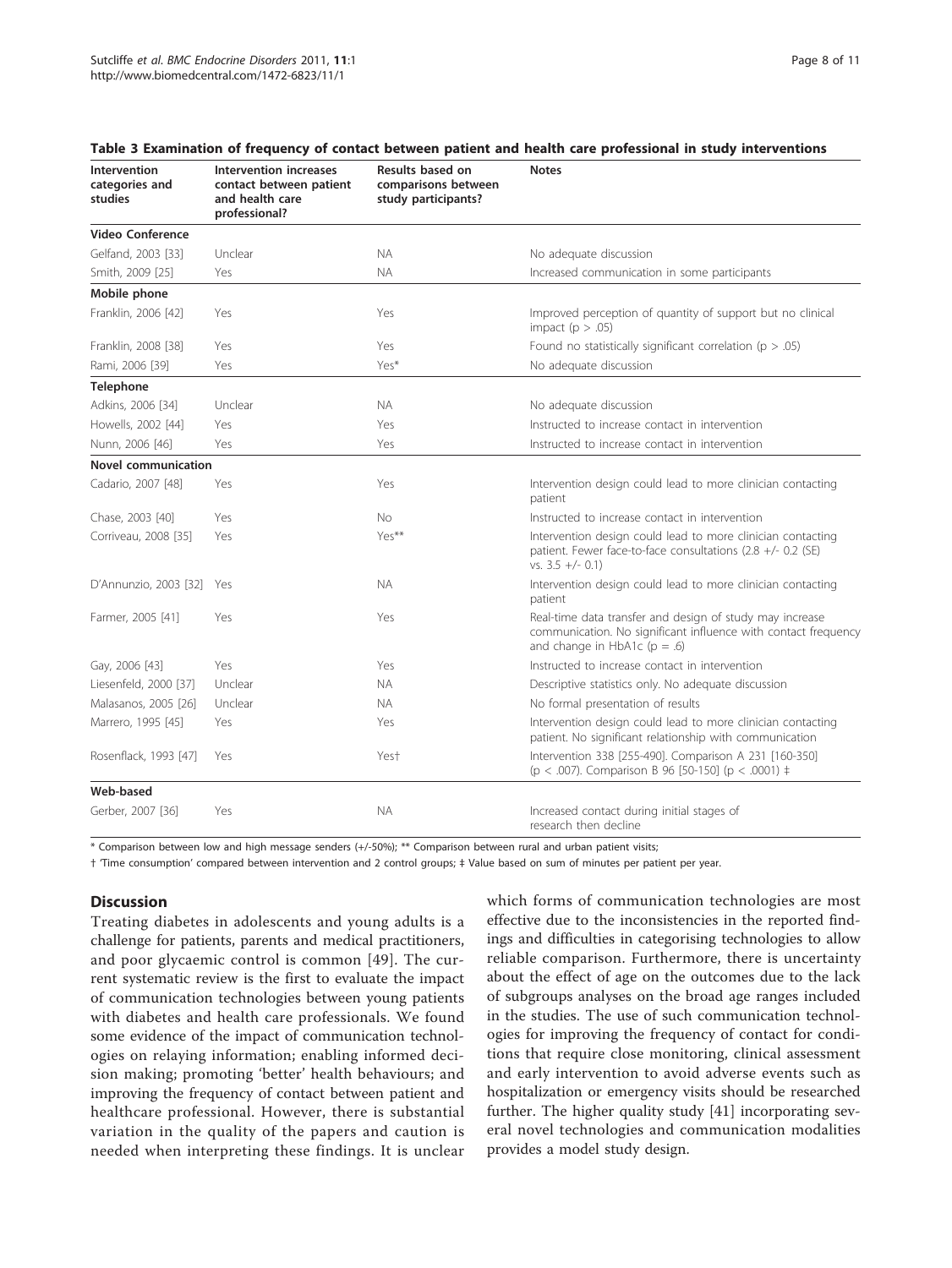<span id="page-9-0"></span>From the identified studies, there is evidence that young people with diabetes appear to derive some benefits from communication technologies, but despite this, their use in clinical practice is still tentative [[50](#page-11-0)]. Before widespread introduction of communication technologies into everyday practice to complement communication, treatment and management, more research on the effectiveness, cost effectiveness, acceptability and adoption by health professionals is needed. Furthermore, since none of the studies included were aimed at or involved parents of young people, research might consider the attitudes of young people towards the involvement of their parents or carers in communication technologies.

The present review provides some support for previous claims [\[15](#page-10-0)] that a combination of enhanced self-efficacy with motivation and knowledge may enable adolescents and young adults to change their health behaviours, which in turn, may change their clinical outcomes (e.g. HbA1c). It is important to recognise, however, that the purpose and function of contact was often different across these broad heterogeneous interventions. Further research exploring the impact of increased communication contact on clinical outcomes is needed.

In focusing first on the RCT evidence, many forms of communication technologies were shown to lower HbA1c levels; but not always. The question remains whether these systems can become substitutes for the face-to-face visits in specific patients. It is important to note that many studies focused on patients who had poor glycaemic control at the outset - hence the findings in such studies might only relate to this sub-population, and not to the wider population of young people who have reasonably well controlled diabetes, this needs to be investigated further.

#### Limitations

While many of the papers reviewed were statistically and methodologically robust, there was still a wide range in Downs and Black scores. This highlights a short-fall of large-scale, high-quality empirical research conducted in this area. Several studies reported high or unclear dropout and withdrawal rates. Other concerns surround the generalisability of findings from the included studies; the representativeness of patients, providers and practices in these studies is likely to be variable. In particular, the variable study durations (6-18 months) could have influenced the glycemic data reported across the studies included. The majority of the non-RCT studies were located in the US, whereas more RCTs took place in the UK.

#### Conclusions

The present study provides limited evidence that some communication technologies may significantly and positively affect clinical outcomes in young patient populations with diabetes. Further research is needed to explore the generalisability and applicability of such findings, costs, and acceptability and satisfaction issues for patients and healthcare professionals. Future studies should provide clearer reporting of the training needs of patients and providers to master the equipment and the implications of implementing technology in diabetes care. It is also important to investigate the various impact of changing the tasks and duties of the diabetes team as the new technology is implemented (e.g. time tradeoffs), increase physicians' workload due to the learning process required by the new tool, assistance to patients for technical support, need for organisational and clinical protocol changes. Further considerations for health professionals relate to the potential changes to work patterns, services, roles, legislation, and reward mechanisms to help healthcare professionals use these technologies efficiently to communicate with their patients [[51](#page-11-0)].

Unlike some of the reported adult studies in this area (see [[52\]](#page-11-0) for a review of teleconsultation in diabetes care) only four of the included studies provided minimal discussion of the attitudes of young people and health professionals towards the communication technologies.

The present review highlighted the lack of research with young people with diabetes and their health professionals involving communication through social networking sites (e.g. Facebook, Myspace). These forms of communication represent a novel opportunity to improve and engage young people in their health care delivery and to be potentially guided by young people themselves. Furthermore, there was limited or no research involving mobile telephony and VoIP system (e.g. Skype); this represents an opportunity for further research given the increasing use of these types of communication technologies among young people.

The included studies suggest different types of communication technologies have the potential to be practical, cost-effective, and reliable methods of health professionals communicating effectively with young patients with diabetes. However, the breadth of study design, age range and types of communication technologies reported makes the magnitude of benefit and implications for the organization of daily practice difficult to determine. The review highlights that high quality evidence is lacking to support more widespread implementation of communication technologies at this stage and the associated improvements in frequency of contact, on clinical outcomes, remains unclear.

#### Additional material

[Additional file 1: Q](http://www.biomedcentral.com/content/supplementary/1472-6823-11-1-S1.DOC)uality assessment for included papers. Provides details of the Quality Checklist for Health Care Intervention Studies (Downs & Black, 1998) [\[27\]](#page-10-0).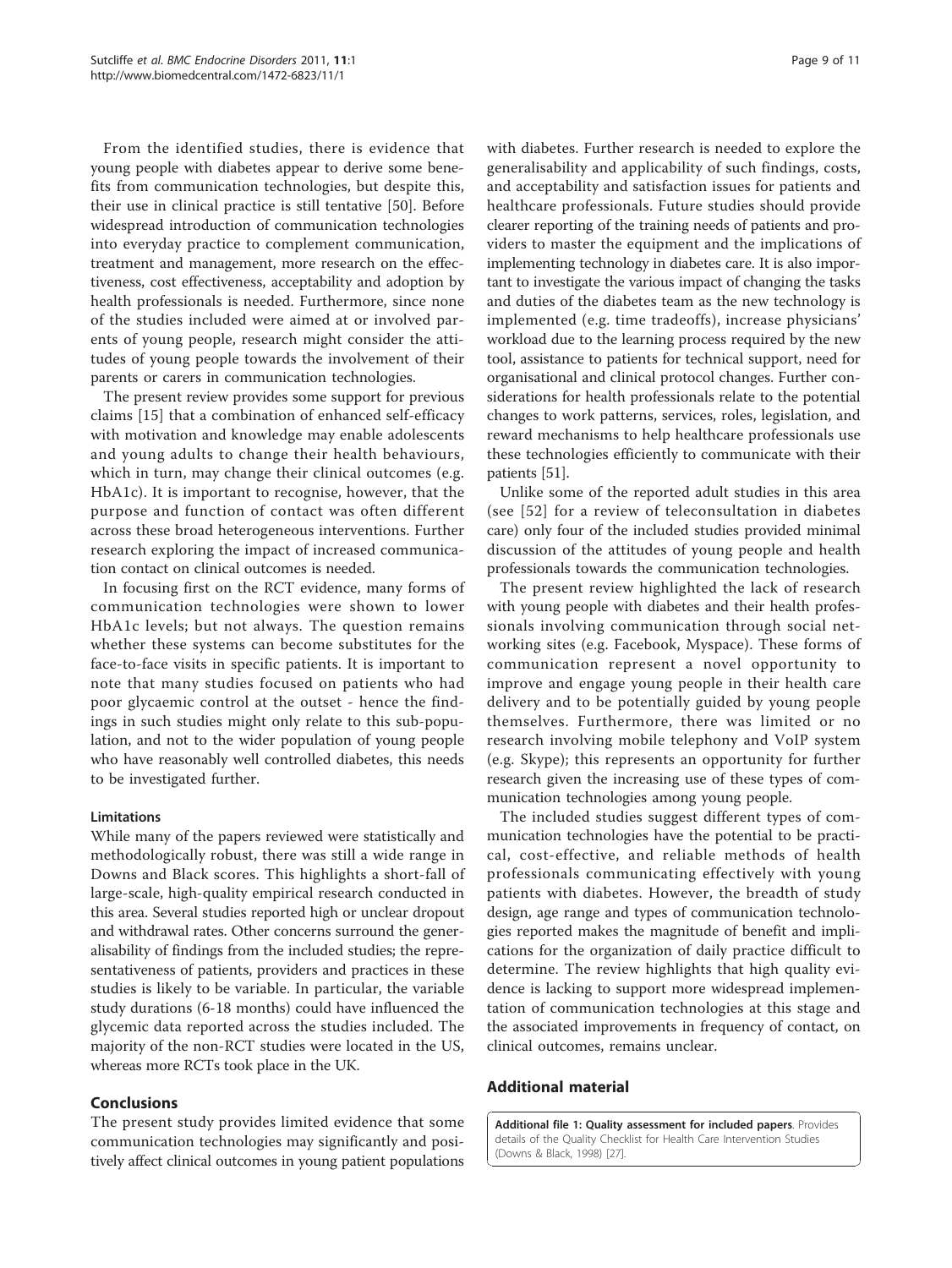<span id="page-10-0"></span>[Additional file 2: M](http://www.biomedcentral.com/content/supplementary/1472-6823-11-1-S2.DOC)ain characteristics of the included publications. Provides details of the characteristics of the reviewed studies.

#### Acknowledgements

This research was in part supported by the Warwick & Coventry Primary Care Research (WC-PCR). We wish to thank Samantha Johnson for her support and expert information specialist advice in developing the searches.

#### Authors' contributions

PS and SM conceived the study. All team members were involved in developing the protocol. JP and JS supervised the study. SM helped design and implemented the search strategies. PS and SM extracted data and synthesised the effectiveness evidence. All authors helped draft and edit the manuscript and have read and approved the final manuscript.

#### Competing interests

The authors declare that they have no competing interests.

#### Received: 30 June 2010 Accepted: 6 January 2011 Published: 6 January 2011

#### References

- 1. Ouwens M, Wollersheim H, Hermens R, Hulscher M, Grol R: [Integrated care](http://www.ncbi.nlm.nih.gov/pubmed/15665066?dopt=Abstract) [programmes for chronically ill patients: a review of systematic reviews.](http://www.ncbi.nlm.nih.gov/pubmed/15665066?dopt=Abstract) Int J Qual Health Care 2005, 17:141-146.
- 2. Gould MS, Munfakh JLH, Lubell K, Kleinman M, Parker S: [Seeking help from](http://www.ncbi.nlm.nih.gov/pubmed/12364839?dopt=Abstract) [the internet during adolescence.](http://www.ncbi.nlm.nih.gov/pubmed/12364839?dopt=Abstract) J Am Acad Child Adolesc Psychiatry 2002, 41:1182-1189.
- Clemens EV, Shipp AE, Pisarik CT: MySpace as a tool for mental health professionals. Child Adolesc Ment Health 2008, 13:97-98.
- Office of National Statistics: Internet Access 2007. Households and Individuals. London: Office of National Statistics; [\[http://www.statistics.gov.](http://www.statistics.gov.uk/pdfdir/inta0807.pdf) [uk/pdfdir/inta0807.pdf\]](http://www.statistics.gov.uk/pdfdir/inta0807.pdf), Accessed 10th August 2009.
- Dutton WH, Helsper EJ, Gerber MM: The Internet in Britain: 2009. Oxford Internet Institute: University of Oxford; 2009.
- 6. Patterson CP, Dahlquist GG, Gyürüs E, Green A, Soltész G: Incidence trends for childhood type 1 diabetes in Europe during 1989-2003 and predicted new cases 2005-20: a multicentre prospective registration study. The Lancet 2009, 373:2027-2033.
- 7. Haines L, Wan KC, Lynn R, Barrett TG, Shield JPH: [Rising Incidence of Type](http://www.ncbi.nlm.nih.gov/pubmed/17259470?dopt=Abstract) [2 Diabetes in Children in the UK.](http://www.ncbi.nlm.nih.gov/pubmed/17259470?dopt=Abstract) Diabetes Care 2007, 30:1097-1101.
- 8. Mann NP, Johnston DI: [Total glycosylated haemoglobin levels \(HbA1\) in](http://www.ncbi.nlm.nih.gov/pubmed/7046648?dopt=Abstract) [diabetic children.](http://www.ncbi.nlm.nih.gov/pubmed/7046648?dopt=Abstract) Arch Dis Child 1982, 57:434-437.
- 9. Schultz CJ, Konopelska-Bahu T, Dalton RN, Carroll TA, Stratton I, Gale EAM, Neil A, Dunger DB: [Microalbuminuria prevalence varies with age, sex,](http://www.ncbi.nlm.nih.gov/pubmed/10097935?dopt=Abstract) [and puberty in children with type I diabetes followed from diagnosis in](http://www.ncbi.nlm.nih.gov/pubmed/10097935?dopt=Abstract) [a longitudinal study.](http://www.ncbi.nlm.nih.gov/pubmed/10097935?dopt=Abstract) Diabetes Care 1999, 22:495-502.
- 10. Dunger DB: [Diabetes in puberty.](http://www.ncbi.nlm.nih.gov/pubmed/1599288?dopt=Abstract) Arch Dis Child 1992, 67:569-570.
- 11. Kawahara R, Amemiya T, Yoshino M, Miyamae M, Sasamoto K, Omori Y: [Dropout of young non-insulin-dependent diabetics from diabetic care.](http://www.ncbi.nlm.nih.gov/pubmed/7988350?dopt=Abstract) Diabetes Research and Clinical Practice 1994, 24:181-185.
- 12. Mayou R, Peveler R, Davies B, Mann J, Fairburn C: [Psychiatric morbidity in](http://www.ncbi.nlm.nih.gov/pubmed/1946852?dopt=Abstract) [young adults with insulin dependent diabetes mellitus.](http://www.ncbi.nlm.nih.gov/pubmed/1946852?dopt=Abstract) Psychol Med 1991, 21:639-645.
- 13. Wolpert HA, Anderson BJ: [Young Adults with Diabetes Need for a new](http://www.ncbi.nlm.nih.gov/pubmed/11522689?dopt=Abstract) [treatment paradigm.](http://www.ncbi.nlm.nih.gov/pubmed/11522689?dopt=Abstract) Diabetes Care 2001, 24:1513-1514.
- 14. Alam R, Sturt J, Lall R, Winkley K: [An updated meta-analysis to assess the](http://www.ncbi.nlm.nih.gov/pubmed/19084368?dopt=Abstract) [effectiveness of psychological interventions delivered by psychological](http://www.ncbi.nlm.nih.gov/pubmed/19084368?dopt=Abstract) [specialists and generalist clinicians on glycaemic control and on](http://www.ncbi.nlm.nih.gov/pubmed/19084368?dopt=Abstract) [psychological status.](http://www.ncbi.nlm.nih.gov/pubmed/19084368?dopt=Abstract) Patient Educ Couns 2009, 75:25-36.
- 15. Murray E, Burns J, See Tai S, Lai R, Nazareth I: Interactive Health Communication Applications for people with chronic disease. Cochrane Database of Systematic Reviews 2005, 4.
- 16. Gagnon M-P, Légaré F, Labrecque M, Frémont P, Pluye P, Gagnon J, Car J, Pagliari C, Desmartis M, Turcot L, Gravel K: Interventions for promoting information and communication technologies adoption in healthcare professionals. Cochrane Database of Systematic Reviews 2009, 1.
- 17. Wagner EH, Austin BT, Von Korff M: [Organizing care for patients with](http://www.ncbi.nlm.nih.gov/pubmed/8941260?dopt=Abstract) [chronic illness.](http://www.ncbi.nlm.nih.gov/pubmed/8941260?dopt=Abstract) Milbank Quarterly 1996, 74:511-544.
- 18. Brown SJ, Lieberman DA, Gemeny BA, Fan YC, Wilson DM, Pasta DJ: [Educational video game for juvenile diabetes: results of a controlled](http://www.ncbi.nlm.nih.gov/pubmed/9183781?dopt=Abstract) [trial.](http://www.ncbi.nlm.nih.gov/pubmed/9183781?dopt=Abstract) Medical Informatics 1997, 22:77-89.
- 19. Gustafson DH, Hawkins R, Boberg E, Pingree S, Serlin RE, Graziano F, Chein LC: Impact of a patient-centered, computer-based health information/support system. American J of Preventive Medicine 1999, 16:1-9.
- Lorig KR, Ritter PL, Laurent DD, Plant K: [Internet-based chronic disease](http://www.ncbi.nlm.nih.gov/pubmed/17063127?dopt=Abstract) [self-management: a randomized trial.](http://www.ncbi.nlm.nih.gov/pubmed/17063127?dopt=Abstract) Med Care 2006, 44:964-71.
- 21. Bandura A: Social cognitive theory. Annals of Child Development 1989, 6:1-60.
- 22. Cobb S: Presidential Address-1976. Social support as a moderator of life stress. Psychosom Med 2002, 38:300-314.
- 23. Kyngas H, Rissanen M: [Support as a crucial predictor of good compliance](http://www.ncbi.nlm.nih.gov/pubmed/11822848?dopt=Abstract) [of adolescents with a chronic disease.](http://www.ncbi.nlm.nih.gov/pubmed/11822848?dopt=Abstract) J Clin Nurs 2001, 10:767-774.
- 24. Moher D, Liberati A, Tetzlaff J, Altman DG, PRISMA Group: [Preferred](http://www.ncbi.nlm.nih.gov/pubmed/19622511?dopt=Abstract) [reporting items for systematic reviews and meta-analyses: the PRISMA](http://www.ncbi.nlm.nih.gov/pubmed/19622511?dopt=Abstract) [statement.](http://www.ncbi.nlm.nih.gov/pubmed/19622511?dopt=Abstract) Ann Intern Med 2009, 151:264-269.
- 25. Smith AC, Batch J, Lang E, Wootton R: The use of online health techniques to assist with the delivery of specialist paediatric diabetes services in Queensland. J of Telemedicine & Telecare 2003, 9(Suppl 2): S54-57.
- 26. Malasanos TH, Patel BD, Klein J, Burlingame JB: School nurse, family and provider connectivity in the FITE diabetes project. J of Telemedicine & Telecare 2005, 11(Suppl 1):76-78.
- 27. Downs SH, Black N: [The feasibility of creating a checklist for the](http://www.ncbi.nlm.nih.gov/pubmed/9764259?dopt=Abstract) [assessment of the methodological quality both of randomised and non](http://www.ncbi.nlm.nih.gov/pubmed/9764259?dopt=Abstract)[randomised studies in health care intervention.](http://www.ncbi.nlm.nih.gov/pubmed/9764259?dopt=Abstract) J Epidemiol Community Health 1998, 52:377-384.
- 28. Critical Appraisal Skills Programme (CASP): Ten questions to help you make sense of qualitative research. CASP, Oxford; 1999.
- 29. Telemedicine in diabetology: online kids consult the physician much more readily. MMW Fortschritte der Medizin 1999, 141:86-87.
- 30. Chien MN, Liu L, Chiang HC, Wu CC, Lee YJ, Huang CL, Lee CC, Leung CH, Wang CH: Building a certificate-based secure and quick response telemedical health-care system for diabetic patients. J of Internal Medicine of Taiwan 2006, 17:61-72.
- 31. Galetta M, Clementi L, Meloncelli I, Santangelo M, Giostra N, Rossi MCE, Nicolucci A, Pellegrini F, Horwitz D, Vespasiani G: Interactive diary for diabetes (DID): A new telemedicine system and decision-making support for therapeutic self-management in type 1 diabetes. Giornale Italiano di Diabetologia e Metabolismo 2008, 28:200-204.
- 32. d'Annunzio G, Bellazzi R, Larizza C, Montani S, Pennati C, Castelnovi C, Stefanelli M, Rondini G, Lorini R: Telemedicine in the management of young patients with type 1 diabetes mellitus: a follow-up study. Acta Bio-Medica de l Ateneo Parmense 2003, 74(Suppl 1):49-55.
- 33. Gelfand K, Geffken G, Halsey-Lyda M, Muir A, Malasanos T: Intensive telehealth management of five at-risk adolescents with diabetes. J of Telemedicine & Telecare 2003, 9:117-121.
- 34. Adkins JW, Storch EA, Lewin AB, Williams L, Silverstein JH, Malasanos T, Geffken GR: Home-based behavioral health intervention: Use of a telehealth model to address poor adherence to type-1 diabetes medical regimens. Telemedicine Journal & E-Health 2006, 12:370-372.
- 35. Corriveau EA, Durso PJ, Kaufman ED, Skipper BJ, Laskaratos LA, Heintzman KB: [Effect of Carelink, an internet-based insulin pump](http://www.ncbi.nlm.nih.gov/pubmed/18774996?dopt=Abstract) [monitoring system, on glycemic control in rural and urban children with](http://www.ncbi.nlm.nih.gov/pubmed/18774996?dopt=Abstract) [type 1 diabetes mellitus.](http://www.ncbi.nlm.nih.gov/pubmed/18774996?dopt=Abstract) Pediatric Diabetes 2008, 9:360-366.
- 36. Gerber BS, Solomon MC, Shaffer TL, Quinn MT, Lipton RB: Evaluation of an internet diabetes self-management training program for adolescents and young adults. Diabetes Technology & Therapeutics 2007, 9:60-67.
- 37. Liesenfeld B, Renner R, Neese M, Hepp KD: Telemedical care reduces hypoglycemias and improves glycemic control in children and adolescents with type 1 diabetes. Diabetes Technology & Therapeutics 2000, 2:561-567.
- 38. Franklin VL, Greene A, Waller A, Greene SA, Pagliari C: Patients' engagement with "Sweet Talk" - a text messaging support system for young people with diabetes. J of Med Internet Research 2008, 10:e20.
- 39. Rami B, Popow C, Horn W, Waldhoer T, Schober E: Telemedical support to improve glycemic control in adolescents with type 1 diabetes mellitus. Euro J of Pediatrics 2006, 165:701-705.